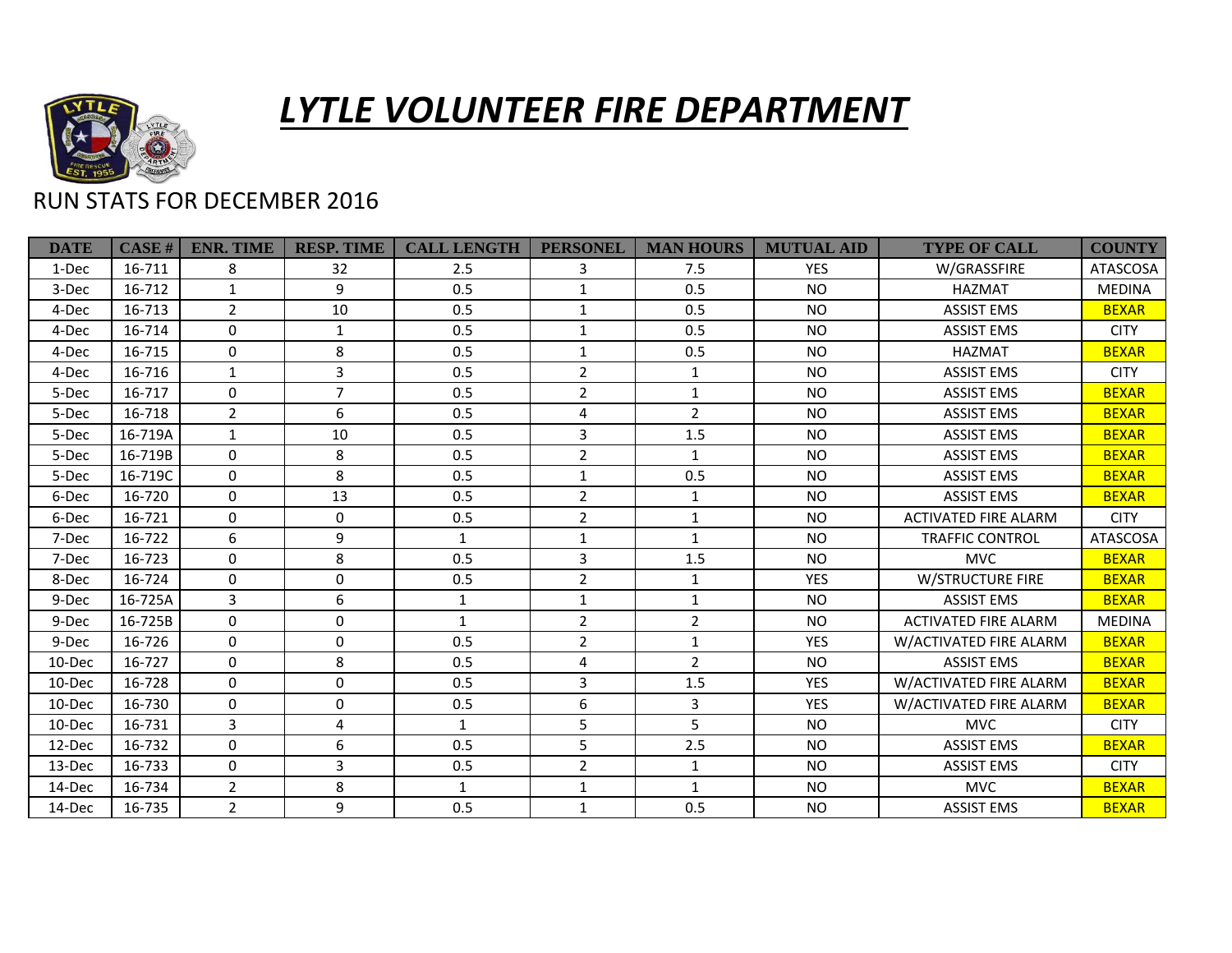| 14-Dec | 16-736 | $\Omega$       | 15             | $\mathbf{1}$ | 1              | $\mathbf{1}$   | <b>NO</b>  | <b>ASSIST EMS</b>           | <b>BEXAR</b>    |
|--------|--------|----------------|----------------|--------------|----------------|----------------|------------|-----------------------------|-----------------|
| 14-Dec | 16-737 | $\mathbf 0$    | 10             | 0.5          | 3              | 1.5            | <b>NO</b>  | <b>ASSIST EMS</b>           | <b>BEXAR</b>    |
| 14-Dec | 16-738 | $\overline{2}$ | 9              | 0.5          | $\overline{2}$ | $\mathbf{1}$   | <b>NO</b>  | <b>CONTROLLED BURN</b>      | <b>BEXAR</b>    |
| 14-Dec | 16-739 | $\mathbf{1}$   | $\mathbf 0$    | 0.5          | $\overline{2}$ | $\mathbf{1}$   | <b>NO</b>  | <b>ACTIVATED FIRE ALARM</b> | <b>ATASCOSA</b> |
| 14-Dec | 16-740 | $\Omega$       | 0              | 0.5          | 4              | $\overline{2}$ | <b>NO</b>  | <b>ASSIST EMS</b>           | <b>CITY</b>     |
| 15-Dec | 16-741 | $\mathbf 0$    | $\overline{7}$ | 0.5          | 5              | 2.5            | <b>NO</b>  | <b>ASSIST EMS</b>           | <b>BEXAR</b>    |
| 15-Dec | 16-742 | $\mathbf{1}$   | $\overline{2}$ | 1.5          | 4              | 6              | <b>NO</b>  | <b>ASSIST EMS</b>           | <b>CITY</b>     |
| 15-Dec | 16-743 | $\overline{3}$ | 6              | 0.5          | 4              | $\overline{2}$ | <b>NO</b>  | GRASSFIRE                   | <b>BEXAR</b>    |
| 17-Dec | 16-744 | $\mathbf{1}$   | 9              | 0.5          | $\mathbf{1}$   | 0.5            | <b>NO</b>  | <b>ASSIST EMS</b>           | <b>BEXAR</b>    |
| 17-Dec | 16-745 | $\overline{4}$ | 6              | $\mathbf{1}$ | $\mathbf{1}$   | $\mathbf{1}$   | <b>NO</b>  | <b>ASSIST EMS</b>           | <b>BEXAR</b>    |
| 17-Dec | 16-746 | $\overline{2}$ | 11             | $\mathbf{1}$ | $\mathbf{1}$   | $\mathbf{1}$   | <b>YES</b> | W/MVC                       | <b>BEXAR</b>    |
| 17-Dec | 16-747 | $\mathbf{0}$   | 11             | 0.5          | $\mathbf{1}$   | 0.5            | <b>NO</b>  | <b>ASSIST EMS</b>           | <b>BEXAR</b>    |
| 17-Dec | 16-748 | $\mathbf 0$    | 11             | 0.5          | $\mathbf{1}$   | 0.5            | <b>NO</b>  | <b>LIFT ASSIST</b>          | <b>BEXAR</b>    |
| 17-Dec | 16-749 | $\mathbf{1}$   | 6              | 0.5          | 4              | $\overline{2}$ | <b>NO</b>  | <b>ASSIST THE PUBLIC</b>    | <b>CITY</b>     |
| 19-Dec | 16-750 | $\overline{2}$ | $\overline{7}$ | 0.5          | $\overline{2}$ | $\mathbf{1}$   | <b>NO</b>  | <b>CONTROLLED BURN</b>      | <b>ATASCOSA</b> |
| 19-Dec | 16-751 | $\mathbf 0$    | 5              | 0.5          | $\overline{2}$ | $\mathbf{1}$   | <b>NO</b>  | LANDING ZONE                | <b>CITY</b>     |
| 20-Dec | 16-752 | $\overline{2}$ | 4              | 0.5          | $\overline{2}$ | $\mathbf{1}$   | <b>NO</b>  | <b>LANDING ZONE</b>         | <b>CITY</b>     |
| 20-Dec | 16-753 | $\overline{2}$ | 8              | 0.5          | 3              | 1.5            | <b>NO</b>  | <b>ASSIST EMS</b>           | <b>BEXAR</b>    |
| 20-Dec | 16-754 | $\mathbf{0}$   | 5              | 0.5          | $\overline{2}$ | $\mathbf{1}$   | <b>NO</b>  | <b>ASSIST EMS</b>           | <b>BEXAR</b>    |
| 21-Dec | 16-755 | $\mathbf 0$    | 0              | 0.5          | $\overline{2}$ | $\mathbf{1}$   | <b>NO</b>  | <b>ASSIST EMS</b>           | <b>BEXAR</b>    |
| 21-Dec | 16-756 | $\mathbf{0}$   | 10             | 0.5          | 5              | 2.5            | <b>NO</b>  | <b>ASSIST EMS</b>           | <b>BEXAR</b>    |
| 22-Dec | 16-757 | $\Omega$       | 8              | 0.5          | $\overline{2}$ | $\mathbf{1}$   | <b>NO</b>  | <b>ASSIST EMS</b>           | <b>BEXAR</b>    |
| 23-Dec | 16-758 | $\mathbf 0$    | 9              | 0.5          | $\mathbf{1}$   | 0.5            | <b>NO</b>  | <b>ASSIST</b>               | <b>BEXAR</b>    |
| 23-Dec | 16-759 | $\mathbf{0}$   | $\Omega$       | 0.5          | $\overline{2}$ | $\mathbf{1}$   | <b>NO</b>  | GRASSFIRE                   | <b>ATASCOSA</b> |
| 24-Dec | 16-760 | $\mathbf 0$    | 11             | 0.5          | $\mathbf{1}$   | 0.5            | <b>NO</b>  | <b>ASSIST EMS</b>           | <b>BEXAR</b>    |
| 24-Dec | 16-761 | $\mathbf{0}$   | 9              | 0.5          | $\mathbf{1}$   | 0.5            | <b>NO</b>  | <b>ASSIST EMS</b>           | <b>BEXAR</b>    |
| 24-Dec | 16-762 | $\mathbf{0}$   | 0              | 0.5          | $\mathbf{1}$   | 0.5            | <b>NO</b>  | GRASSFIRE                   | <b>BEXAR</b>    |
| 24-Dec | 16-763 | 0              | $\overline{7}$ | 0.5          | 4              | $\overline{2}$ | <b>NO</b>  | <b>MVC</b>                  | <b>BEXAR</b>    |
| 25-Dec | 16-764 | $\Omega$       | 9              | 0.5          | $\mathbf{1}$   | 0.5            | <b>NO</b>  | <b>ASSIST EMS</b>           | <b>BEXAR</b>    |